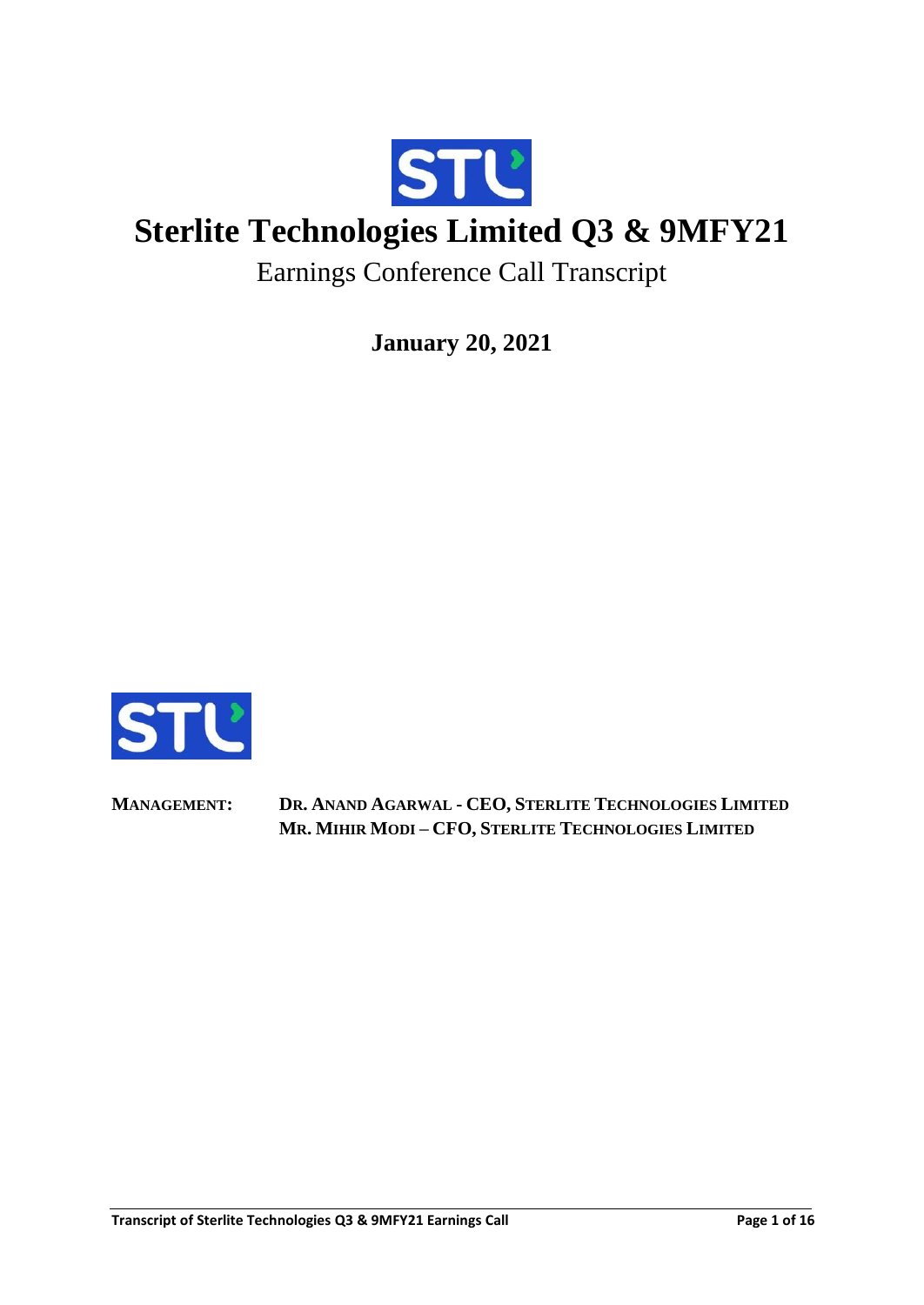

**Pankaj Dhawan:** Ladies and gentlemen, good day and welcome to the STL Q3FY21 earnings conference call. I am Pankaj Dhawan – Head of Investor Relations at STL. To take us through the Q3FY21 results and to answer your questions, we have Dr. Anand Agarwal – CEO, STL and Mr. Mihir Modi – CFO, STL with us today. Please note, all participant lines are in the listen-only mode as of now. There will be an opportunity for you to ask questions after the presentation concludes. Please note that this call is being recorded. You can also download a copy of the presentation from our website at STL.Tech. Before we proceed with this call, I would like to add that some elements of today's presentation may be forward-looking in nature and must be viewed in relation to the risks pertaining to the business. The safe harbour clause indicated in the presentation also applies to this conference call. For opening remarks, I now hand over the call to Dr. Anand Agarwal. Over-to-you, sir.

# **Anand Agarwal:** Thank you, Pankaj. Good day everyone and thank you for joining us for our Q3FY21 earnings conference call.

## **Slide 5:**

I will start off with talking about how 2020 clearly came as a year of inflection other than what we saw on the pandemic front. We saw that it, in some way, it also created an inflection for the digital networks as these networks clearly proved to be the backbone of the society in the year of the pandemic. We saw that Internet user growth accelerated as almost 2 million new users were getting added every day in 2020, which was unprecedented, increasing the percentage of globally connected population to almost 60%.

We also saw a disproportionate amount of investment coming in to create these networks. We saw strategic investments such as our Jio raised capital of almost \$20 billion and financial investments by various private equity players, particularly in European FTTx networks.

And this investment momentum has further gained traction in the previous quarter. Some of the notable investments that were announced in Q3 included Amazon's investment in data centers in India, FCC's allocation of almost an additional \$10 billion in the Rural Digital Opportunity Fund in U.S., Telefónica and Allianz private equity investment of close to \$5 billion to create FTTH infrastructure in Germany, as well as EQT's investment in Proximus to create fiber-to-the-home networks in Belgium.

And we are seeing this trend, what we have been reporting quarter-on-quarter across geographies. We are seeing the strength continuing and strengthening itself. So, as we have been mentioning, we clearly believe that the decade of digital network creation has started, and this is powered by this investment momentum that we see.

#### **Slide 6:**

What we are seeing other than this investment momentum, there is a shift which is happening in terms of technologies also. There are new technologies which are entering mainstream and the networks that are getting created are getting created with both scale, reach and the right kind of quality.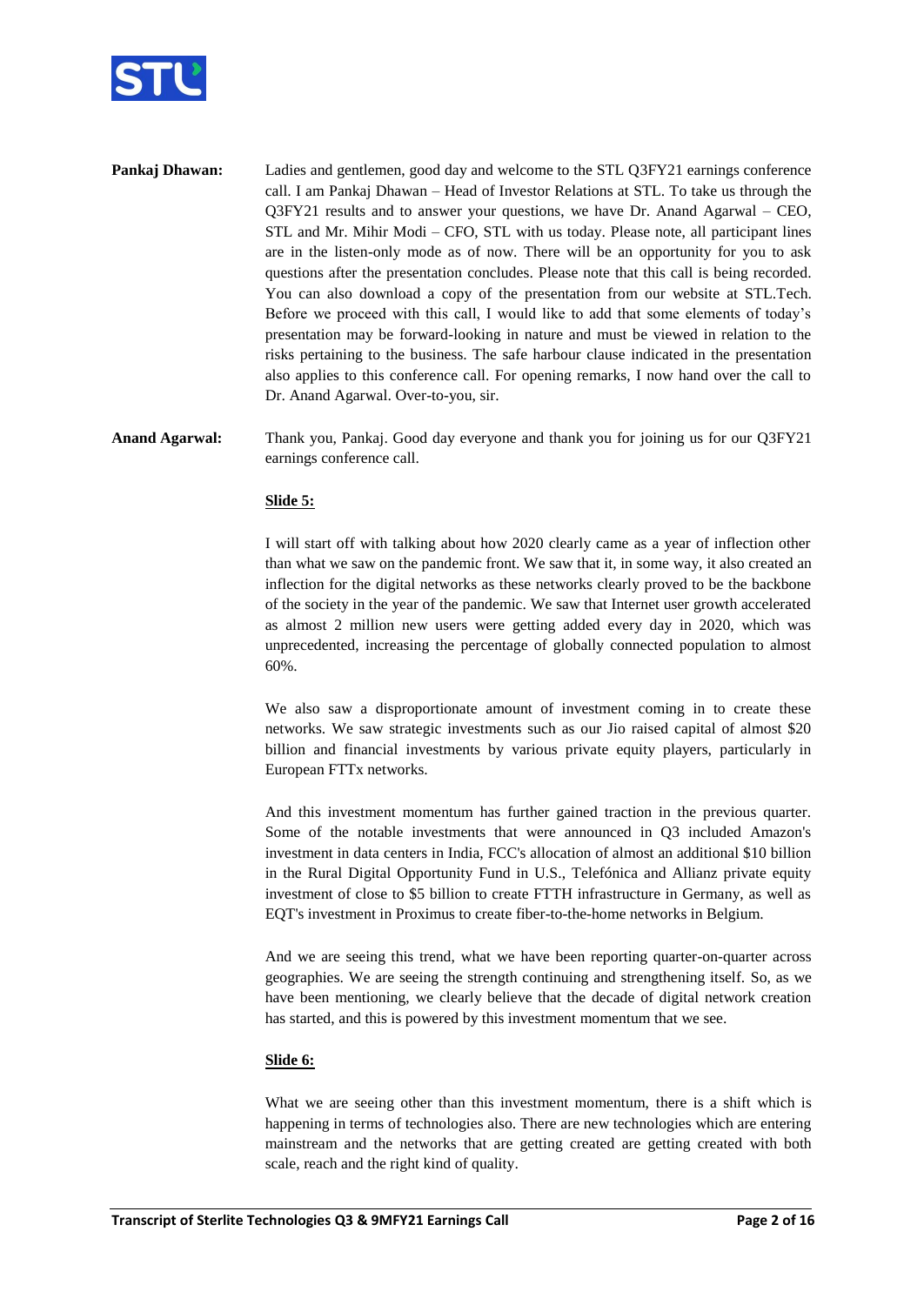

If we look at overall 5G in 2020, multiple operators, more than 100 operators launched 5G services across 48 countries. And almost more than 230 million 5G connections came in globally at almost 4x the adoption rate than LTE in a similar time scale. Plus, 5G is also driving very significantly both data consumption as well as non-human connections. And supporting ecosystem is also clearly getting built up with this, almost 229 million connection. More than 300 5G devices have become commercially available as of now. We are seeing a great amount of network development. China deployed almost 700,000 base stations in the previous year and is planning to almost double that rate and reach more than 1.7 million base stations by end of this current year.

In terms of fiber-to-the-home rollout, we saw that Europe continues to witness great amount of buildouts with multiple operators doing more than a million home pass every year. And in the next 5 years, Germany, Italy, U.K. have announced the most aggressive and frantic FTTH build-outs. Plus, we have seen announcements back home in India as well, both our Jio and Airtel planning to reach between 75 million that Jio has announced and 40 million home passes that Airtel has announced in the same time frame.

On the technology front, as expected, what we have seen, that Open Radio Access Network or O-RAN is making inroads with major communications providers deploying this new technology in the network. Airtel has deployed Open RAN software and is starting to do that across some of the test areas, especially in the rural side of the network. We have seen Telefónica in various parts of Europe. We have seen multiple both trials as well as commercial deployments with Dasa Telecom, Vodafone, MTN, Saudi Telecom. So, with these developments happening, we believe even Open RAN market is very focused towards growing rapidly in the coming years.

## **Slide 7:**

And what this has led to the things that we spoke about in terms of investments, in terms of technology shift, it has also led to a revival in terms of an optical demand. The demand of fiber has come back, as we had mentioned at the end of H1 2020 calendar year, that the demand strengthened to almost 255 million kilometers in H2 of the year, which is annualized more than 500 million kilometers. It was not only better than H1, which was expected, but it was also better than H2 of the previous calendar year.

With different markets, where North American market has seen continued growth in deployment, we have seen China market turning a corner and is seeing growth in volumes on the back of the 5G base station deployments. Europe is improving on back of the FTTH activity, while at the same time, there is the second wave of this pandemic has acted a bit of a dampener in terms of the demand recovery in the current quarter. And demand in the Indian market is also expected to clearly revive based on the backhaul linkage of towers, FTTH announcements done by the telcos as well as the rural deployment focus, which is continued to be there.

## **Slide 8:**

As we have been talking about it, the current focus is different because investment shift is also coinciding with the technological confluences which is happening. So, 4 clear technological confluences, which we have been mentioning and we are keeping a clear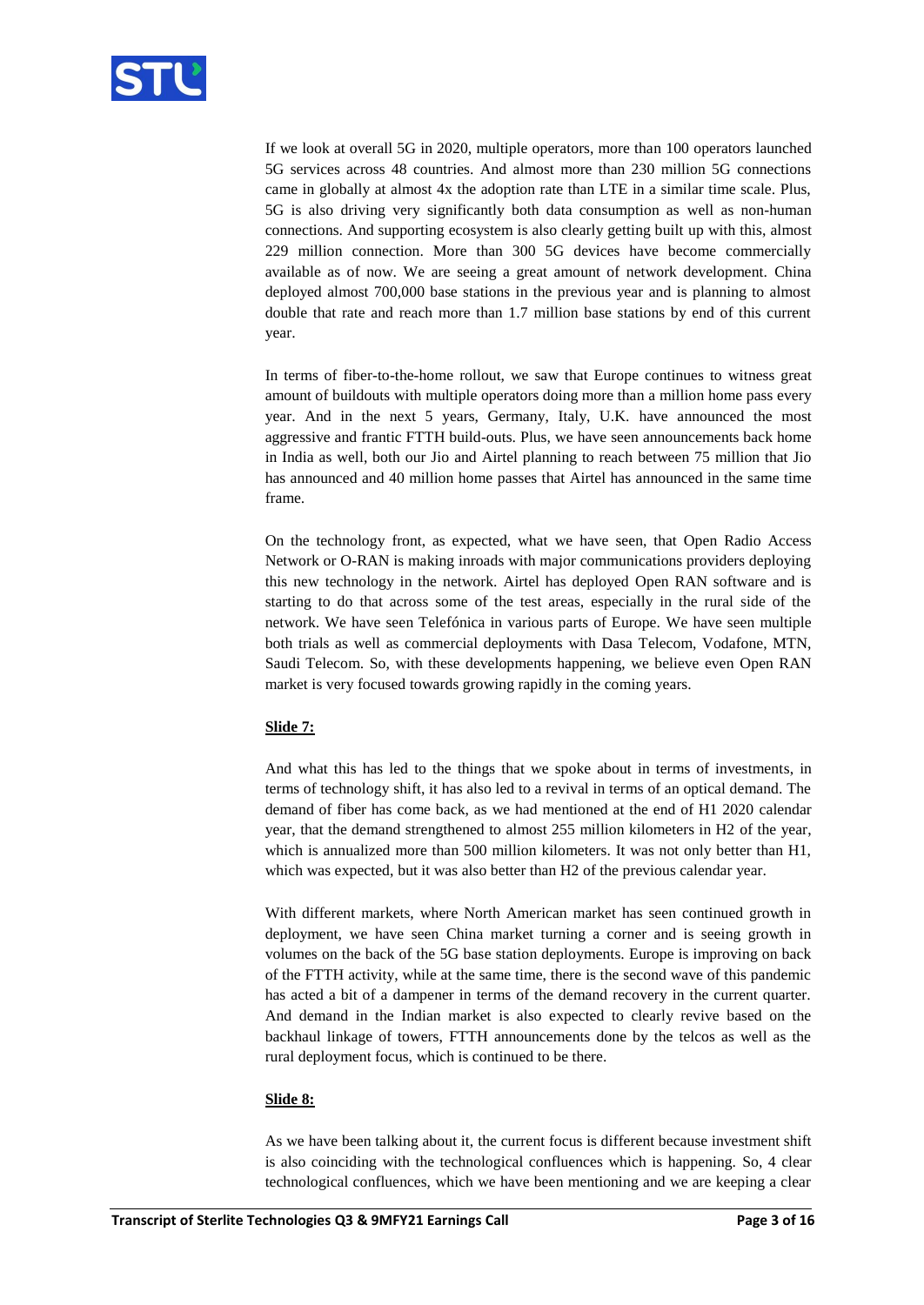

eye on. First is the fact that the networks are getting built very-very closer to the edge. As per Gartner, in the next 4 years, by 2025, 75% of enterprise-generated data will be both created and processed at the edge as against just about 10% in 2018.

The second shift which is happening is that the new age networks are no longer wireless separately or optical separately. These are converged networks. So, the 5G networks are as much fiber networks and vice versa rather than it becoming one or the other. So 5G networks build-out is coinciding with fiber to the cell, fiber to the home and fiber to the enterprise networks. So, it is coming together to provide this high-speed connectivity.

The third shift which is happening is that the networks are not only about connectivity. The networks are about connectivity, compute, and storage. And there is data from global market insights that micro data center market, which is the data centers at the edge, will grow fivefold from now till almost 2025 or so.

And the fourth shift which we have been talking about is that Open and Virtual Radio Access Network is now a reality. Dish Networks in U.S. has committed to covering more than 70% of the U.S. population by June 23 with its standalone 5G network, which is based on this Open RAN architecture.

## **Slide 9:**

Moving forward, how all of this is relevant for STL. As we have been talking about it, at STL, our strategy has been based on these shifts and these technology trends, and these are getting validated as we keep moving forward. And we have been building our capabilities very systematically towards this technology evolution. As you know, in the optical connectivity area, we have been very strongly in the industry for more than 25 years now. And now with this acquisition of Optotec, we have clearly strengthened our capability in providing end-to-end solutions. We have built our capability in the wireless area and the software and the cloud with investments in Elitecore that we did 5 years ago, ASOCS and IDS, which we did over the last 2 years. And we combined with the ecosystem alliances; we have a full solution available that we are getting for wireless in software. And then lastly, on the basis of our experience in execution of large-scale projects, which we have built up over the last several years, we have also strengthened our end-to-end capability in creating, designing and deploying a system integrated networks.

## **Slide 10:**

We shall now talk about our focus, our strategy as we see this next decade of network creation.

## **Slide 11:**

We will just update you on the key levers that we have been talking about for the last several quarters, that we are ready and continuing to strengthen our capability and readiness with our 5 strategic key pillars: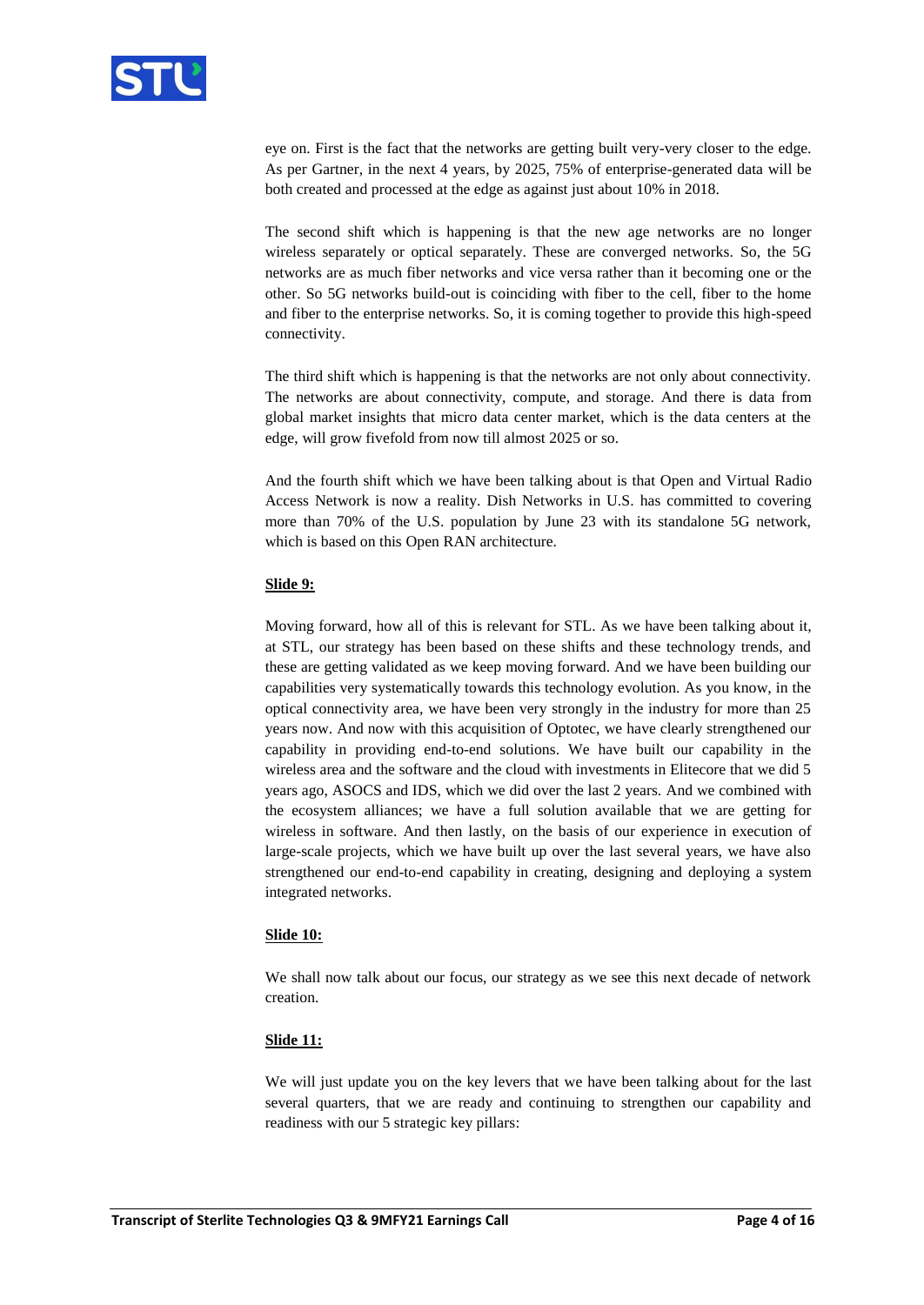

The first pillar being the end-to-end solutions with a lot of focus on the technology, which is matching both the shift in the customer requirements as well as helping us address a much larger total addressable market. The second pillar, clearly, is very strong ecosystem alliances and investments towards increasing the total addressable capex. The third pillar is large-scale complex system integration for these converged networks, which are both wireless and wireline networks, compute, and connectivity networks to deliver both speed and value to our customers. And the fifth and very important pillar is in terms of continuing to build top talent as well as the right culture towards driving and creating our own knowledge base and delivering great returns to our shareholders and community.

# **Slide 12:**

So talking more about these individual pillars I will start off with the technology-led solutions. Our flagship portfolio on optical connectivity is now largely fully integrated. We have made great investments and advancements in optical fiber cable as well as optical interconnection kits. In terms of fiber, as we had mentioned, we had introduced and we are now selling industry-leading, first of its kind fiber called Stellar, which offers very high resistance to bend as well as very negligible data loss as the cable has very high micro bend resistance. We have introduced a new cable field, which is a new entire cable, which are very high-density-driven cables with up to 7,000 fibers in those cables being deployed largely for data center interconnects. And this capability with the optical interconnect makes this our solution, which is called Opticonn, a great comprehensive solution. And Opticonn is that end-to-end solution for transmitting data with a very strong plug-and-play component, which decreases the need of skilled manpower in the field as well as significantly saves time with field-ready plug-and-play solutions for our customers.

# **Slide 13:**

We have also done significant technology-led enhancements for our integration and delivery solutions. We launched this STL Lead 360, the second 2.0 version, which is our fiber rollout solution. This new version of Lead 360 has a lot of technology interfaces using the robotics, using drone survey, using VR-based digital training as well as very strong cloud-based planning and integrated remote field management to ensure both very fast as well as long-lasting network rollout. So, a great degree of focus and technology enhancement is also going for our field rollout and project rollout areas.

## **Slide 14:**

The third focus that we have done is we have launched our range of wireless solutions in Q3. Again, the first amongst this is, again, an industry-leading, what we are calling it Garuda, which is a smart 5G indoor small cell, as we all know that 5G signal will require closer proximity to mobile devices. And so, creating a need for short-range networks, and this Garuda will seamlessly complement the network capacity, density and coverage of macro networks and serves as a single board optical-to-radio interface solution for 5G low-power pico cell application.

Another thing that we have also introduced solution is our end-to-end multiband radio for next generation 5G networks. And this one is a comprehensive Open RAN solutions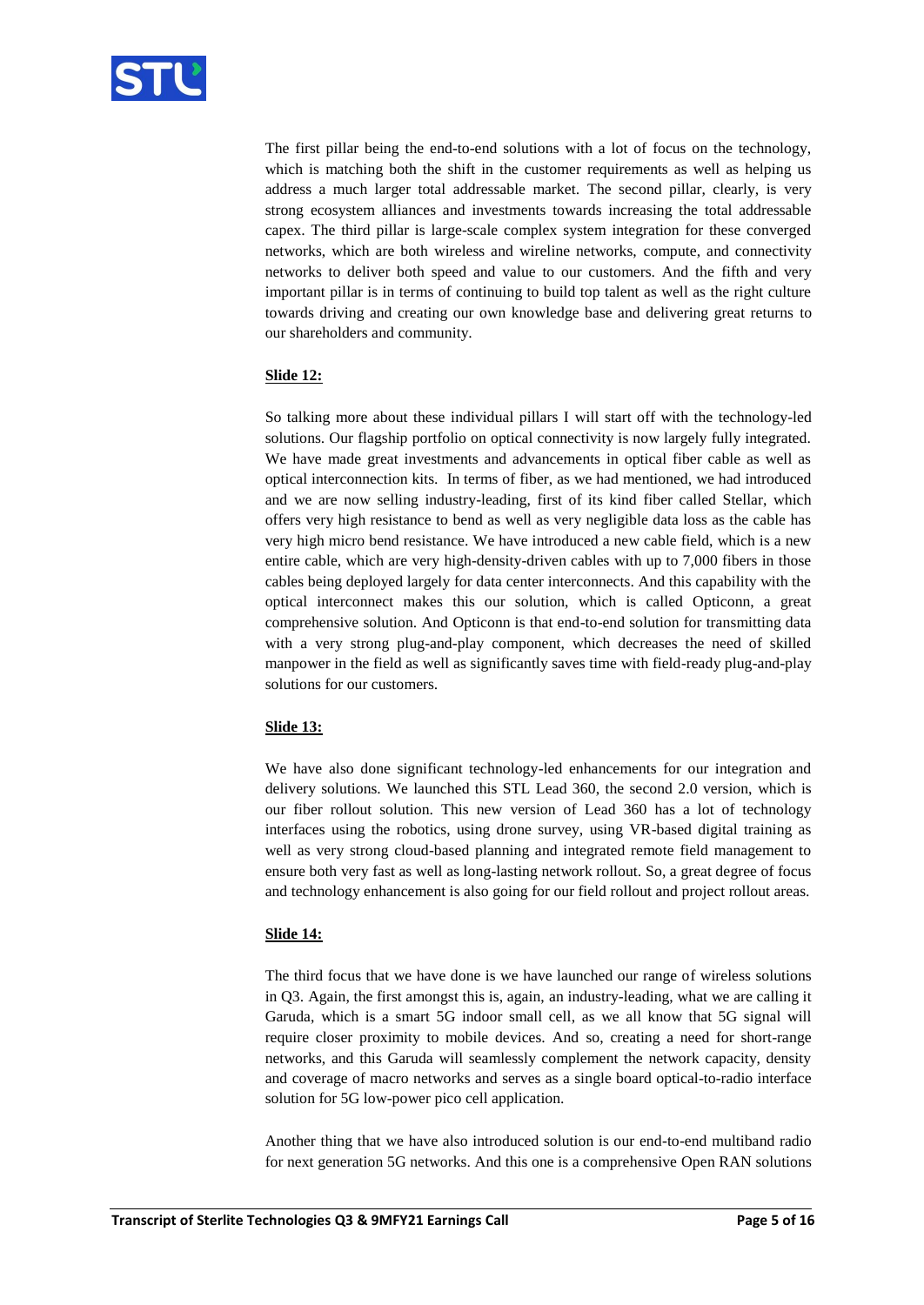

spanning across both radio unit, centralized unit, and distributed units. And STL is now one of the very few in the world to offer this 5G O-RAN solution for multiband radio.

We have also launched our high-capacity outdoor Wi-Fi access point for high-density deployments. All these products right now have kind of gotten converted towards both lab deployments with some of our customers as well as field deployments. And we believe the commercial rollout of these products will start happening post these phases that we go through our customers towards H2 FY22. So, we are very focused on these products getting rolled out in terms of field deployments.

# **Slide 15:**

In terms of ecosystem investments, we are very happy to announce that we have completed the Optotec acquisition in the current quarter. All the pending approvals, etc. which were there in the local market have been completed, and we have finished this acquisition. And we are very optimistic that with the combined capabilities of STL as well as Optotec, we will start making quick inroads in the global optical interconnect market with a total addressable market of almost between \$8 billion to \$10 billion globally.

## **Slide 16:**

Also, as we had announced last time, we have the investment from 18 to 33 million kilometers that we had put on hold temporarily, we have this fully running back on. And by June of this year in modular fashion, the entire capacity of 33 million will be fully available in terms of operations. And as we had announced at the end of last quarter, our optical fiber cable capacity is running almost at full capacity. And we believe, between 18 million to 33 million, we will have some capacity also available before we end this quarter in March.

# **Slide 17:**

In terms of another shift for the ecosystem, for 5G access, it is clearly becoming more and more an ecosystem play for us. The ecosystem alliance is bringing together complementary capabilities with us integrating the entire solution. We are working with several companies on the hardware front. We are working with several companies on the virtualization front, both with the partnership as well as investments, including on the go to market. And on the software side, clearly, we are building in-house capability. At the same time, we have formed various academic alliances. We are also a part of various standard forums, playing a very active role in developing these new open networking standards.

## **Slide 18:**

In terms of our large-scale integration capabilities, our large-scale integration engine is running on full throttle. Most of our projects that we have on hand, 'Project Varun', which is for the Navy, is now 87% complete. The Maharashtra project for rural broadband, are again 92% for the Phase 1 and 35% for the additional phase. The T-Fiber rollouts have started in the current quarter. And the rollout for telcos, the fiber rollout has also significantly moved forward, almost 20% complete in the current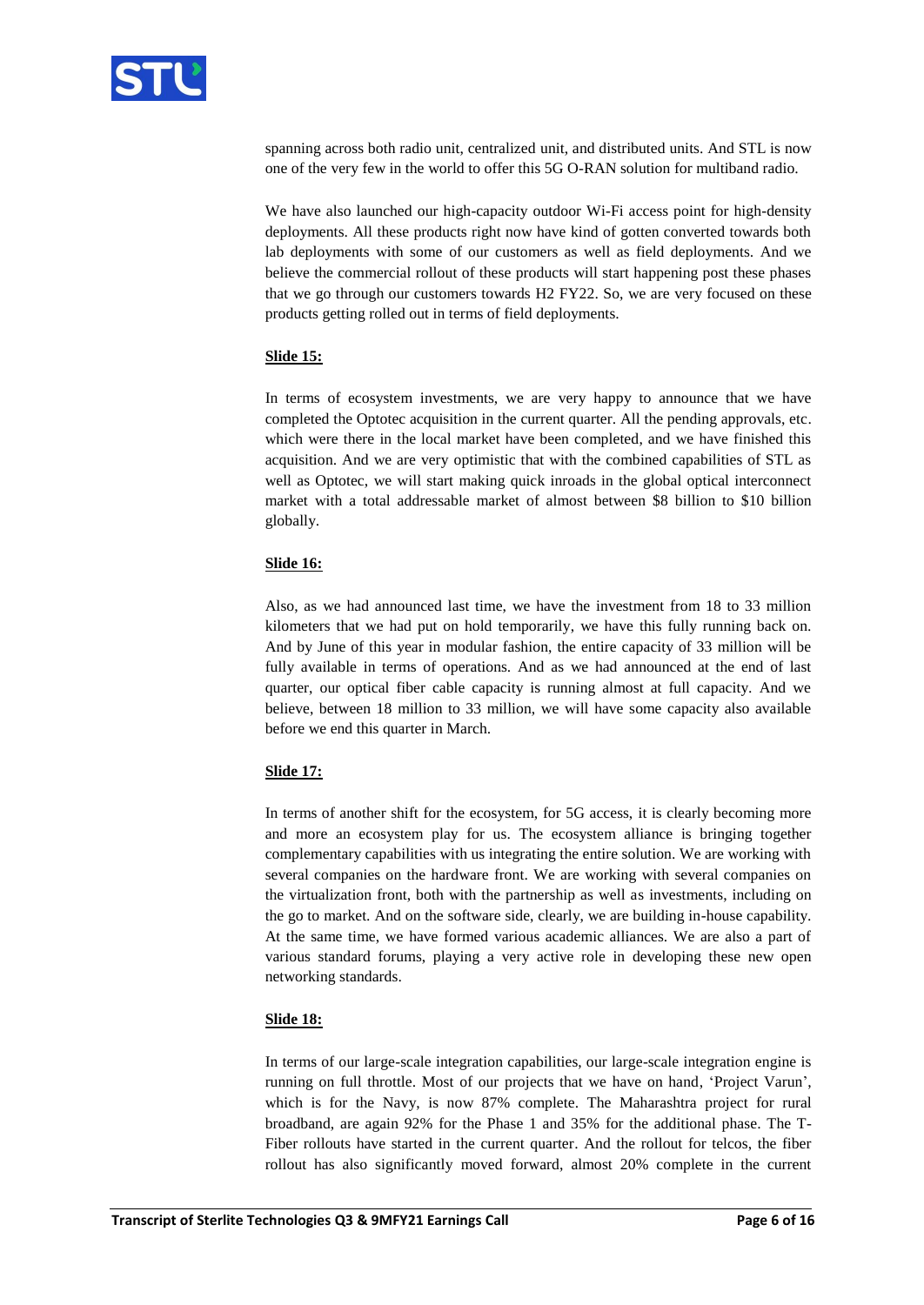

quarter. So, we have various orders between some getting towards completion, some getting towards start, and that is the right mix as we keep moving forward.

#### **Slide 19:**

On the key account KAM side, we have built clearly an account-based organization with global expertise in customer engagement. In addition to that, we are investing clearly in processes and capability. And put together, it is resulting clearly in deep engagement with our key customers globally.

#### **Slide 20:**

Moving forward, we have key talents which have joined the Company also in the last quarter. We have Sandeep Girotra joining us as our Head of Sales with this accountbased organization. Sandeep has more than 25 years of global experience in Nokia. We have Srini Jagadeesan joining us as Head for Wireless Product Development, Anjan joining us on the policy side, Keith Rowley joining us on the services in U.K. and Saikat joining us on the network software. All these leaders are extremely important, driving key parts of the growth for the Company as we continue to move forward.

#### **Slide 21:**

In addition to this, we also have additions to our Board of Directors. We are extremely happy and excited to announce that Mr. BJ. Arun, as well as Mr. S. Madhavan are joining us as Independent Non-Executive Directors. And Ankit Agarwal has joined in as a whole-time Director.

Mr. B.J. Arun is a serial entrepreneur in the technology space and is currently the President of TiE Silicon Valley. Mr. S Madhavan has had multifold experiences and is currently an Independent Director in HCL Technologies, ICICI Bank and a few other companies. And of course, as you know, Ankit is our CEO for the Connectivity Solutions business and now is coming on the Board of STL. These announcements are all in timed to plan for two board members who are retiring at the end of this quarter. And Ankit Agarwal has stepped in place for Pratik, who has stepped down and resigned from the Company. So, the Board will, at the end of March, will continue to have eight members and with four being on the non-executive independent directors.

## **Slide 22:**

Overall, in summary, what I can say is that:

- 1) 2020 has clearly brought in a new decade of digital network creation
- 2) All these new networks will be converged, will be virtualized, will be open compute enabled at the edge
- 3) We have built in technology solutions as well as scaler capabilities for execution for these new networks
- 4) And we are clearly creating both capabilities and capacities at the optical and at the wireless as well as on the system integration end and
- 5) A very strong focus in deep key customer engagement and offering solutionsbased model for these customers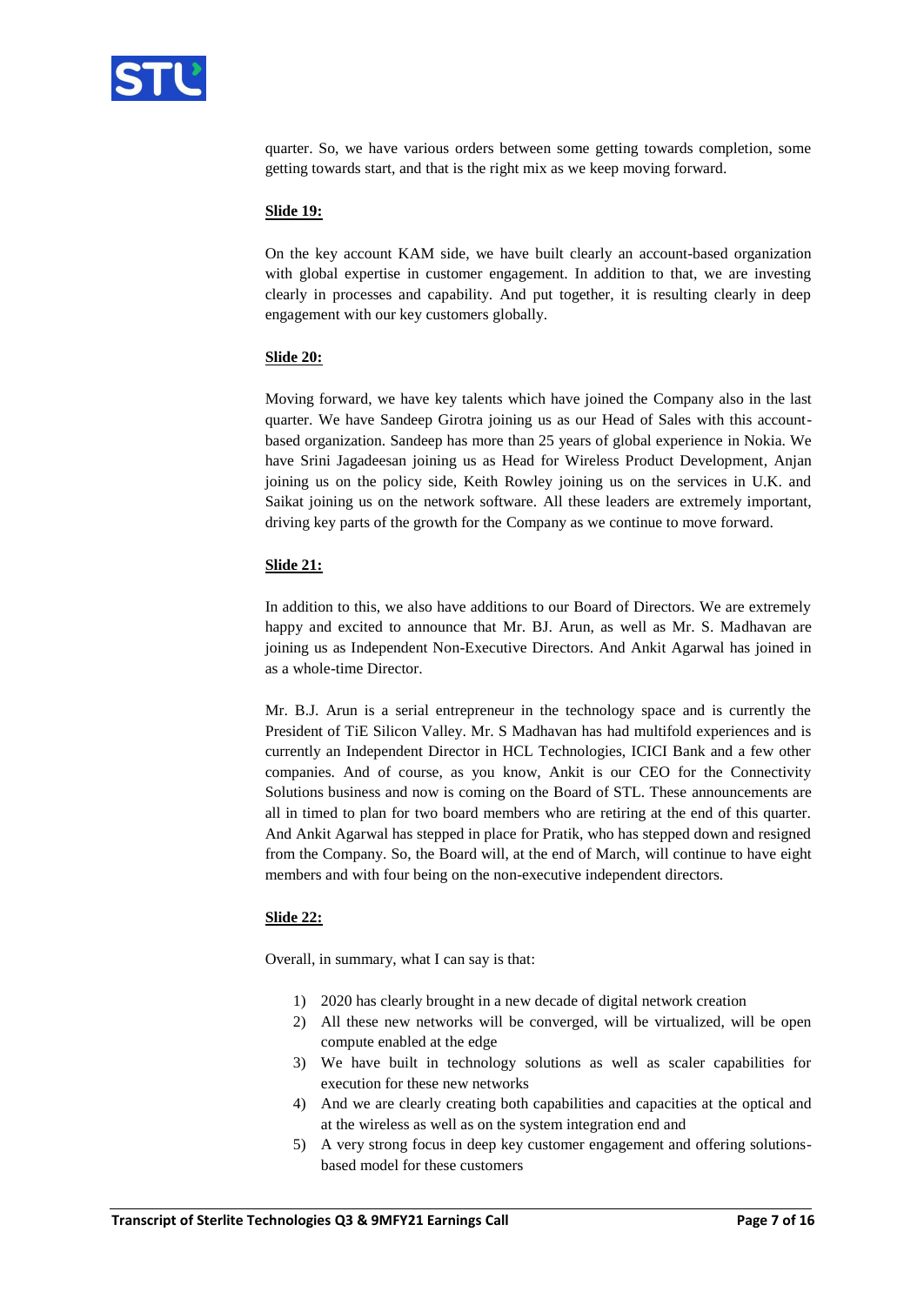

I would now hand over to Mihir to discuss the financials for the quarter.

**Mihir Modi:** Thank-you Anand and a very good evening to everybody.

## **Slide 24:**

As I walk through and talk you through our financial performance, I think at the outset, I am happy to share with you that our financial performance is showing the momentum that the business is picking up over the last few quarters and as it will over the next few as well.

## **Slide 25:**

So, let me start right at the top. Our participation funnel is growing, as you can see on the right-hand side chart, from an open participation funnel of about Rs. 12,000 crore in Q2 of this fiscal, we are now at Rs. 13,800 crore at the end of Q3 of this fiscal, clearly indicating an increasing set of opportunities for us and we believe that it is a deliberate strategy, parts of which Anand mentioned and a couple of pointers on that I will talk about later on as well.

#### **Slide 26:**

Translating the participation funnel is indeed the order book. Our order book has been healthy. While it is stable at Rs. 10,700 crore, we are excited (Inaudible) that the spread across our order book and has been Rs. 1,500 crore in this fiscal itself, about Rs. 5,500 crore in the next fiscal and Rs. 3,800-odd crore in the remaining years. Our order book is also quite diversified across customer segments. And we are building an O&M order book, as you see on the right side, bottom chart, which will yield us significant revenues a couple of years down the line, FY23 onwards.

## **Slide 27:**

Translating further the order book into revenues; our revenue mix has been very balanced across geographies and customer segments. But I would like to talk about the key order wins that are listed on the left side of the chart for you. I think that shows the customer confidence that we are able to gain and all the strategic initiatives that have taken gets a good validation. So, I will talk about the three, I think we have bagged a 5 year multimillion-dollar deal for 5G RAN systems which cuts across supply warranty maintenance. Then there is a significant order of an Opticonn Solution for a leading telecom player in Europe. And most importantly, there is an IBR cable, which is an industry-first 6,900-plus fibers for a leading hyperscale Company that we have won and even started to deliver there.

## **Slide 28:**

As we look at these numbers, all that translates into talking about the 3-key metrics of the P&L. Our revenue has continued to grow quarter-on-quarter as expected. Our revenue for Q3 FY21 stands at Rs. 1,314 crore. EBITDA for this quarter stands at Rs. 238 crore and the PAT at Rs. 87 crore. So as expected, we did grow sequentially. We have spoken about that. And we did grow on an annual basis as well. Q3 of this year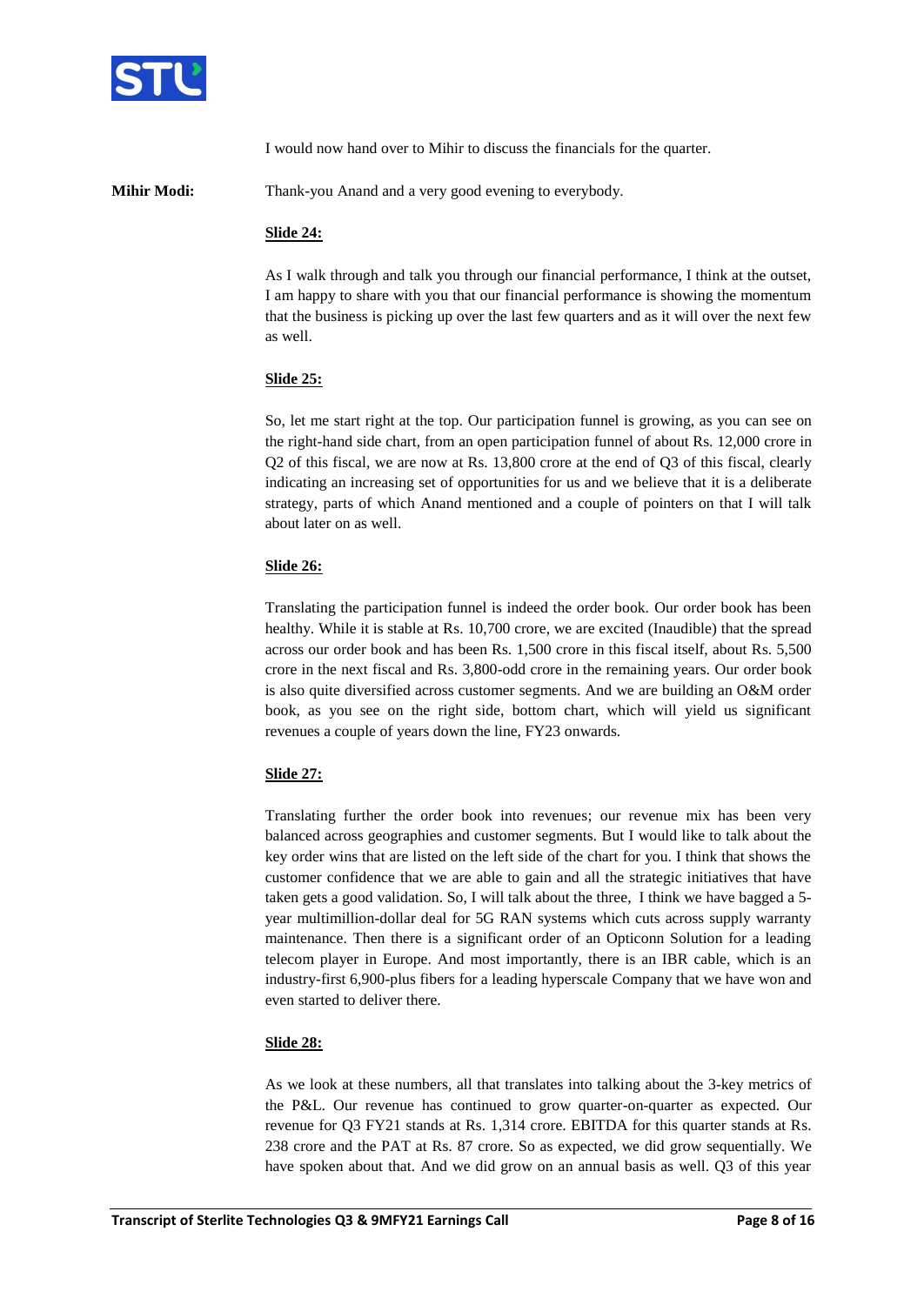

versus Q3 of last year grew at 9%. And of course, sequentially, Q3 grew 13% on revenues versus Q2 of this fiscal. This is done on the back of capacity utilizations, which have been at an all-time high for us, and we expect that to increase further. Our on-ground execution continues to improve on a quarter-on-quarter basis. As we had spoken about it earlier, we believe we will continue in Q4 to grow on a quarter-onquarter basis. At the same time, again, like we had discussed earlier, our H2 for the financial year ending March 2021 is expected to be better than not just the H1 of this fiscal, but even H2 of previous year. So clearly, we believe that the momentum that the underlying business is showing is clearly-evident from the financials.

# **Slide 29:**

For your perusal and benefit, we have put an abridged financial version in this chart here.

## **Slide 30:**

While you may look at it, I think I want to, at a macro level, share with you and that you would agree that we have seen an unprecedented decade of digital network creation. And we believe that STL has unique capabilities to be the digital network integrator of significance in this play. Why we believe so is because while we are continuing to show the results, what we do, kind of underlying levers in terms of our capabilities and a few other areas that we keep expanding. So, the capability side, as you are aware, as Anand mentioned just earlier, we have added capabilities in the optical interconnect side. Of course, our access solution capability is building and some of the wins that I spoke about earlier is what I would like to believe is an early success of these capabilities that we see. Even on the optical fiber cable side, again, referring to what Anand had mentioned, the industry volumes have grown in the second half of calendar 2020 versus the previous year, same period, but STL grew even faster. In fact, we recorded an all-time high. And as we scale up our capacity to 33 million, we shall continue to have increasing volumes. Overall, I think with our capability building, with our capacity increases and with the environment continuing to invest in network creations, we believe we are well poised to participate and win in this area.

## **Slide 31:**

With this, we come to the end of our opening commentary and we shall now move to Q&A.

**Pankaj Dhawan:** Ladies and gentlemen, we will now begin the Q&A session. Please click on the raise hand and we shall take your questions one by one.

> We take the first question from the line of Mr. Pranav Kshatriya from Edelweiss Securities Ltd.

**Pranav Kshatriya:** I have two questions. Firstly, can you give some commentary, I mean we saw that in H2, the demand for the fiber has come back, but how is the demand and supply environment is matching on the OF and OFC side? And this is particularly important considering you are at an all-time high utilization level. So, on relative basis, we are seeing margins and the top line to be much lower than what you used to do historically. So, from that perspective, we want to get a sense on the pricing, how it is for OF, OFC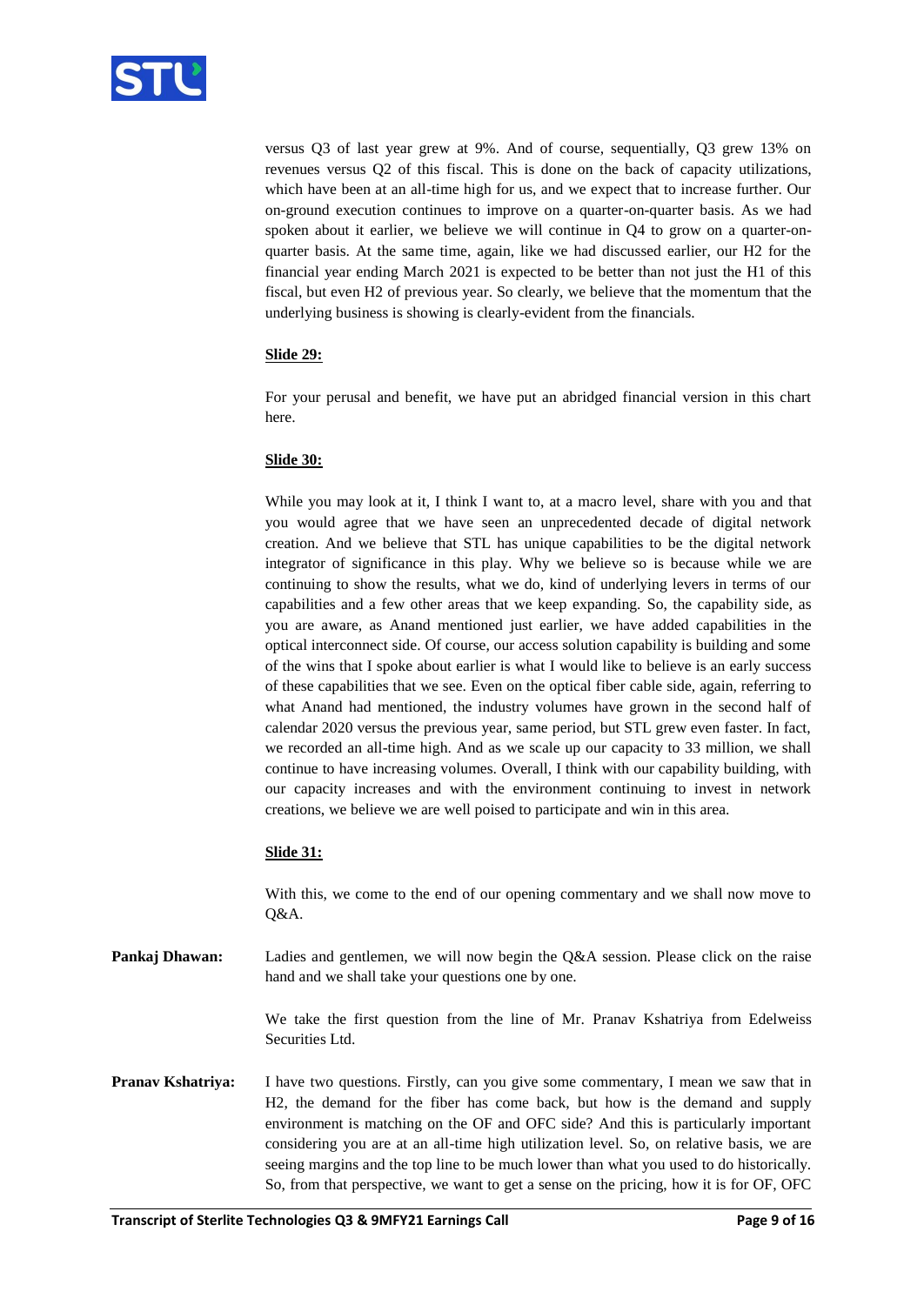

and how is the supplies coming. And given that China has also started to ramp up, so how should we see the OF, OFC pricing currently? And if you just give us some indication on what the current realization are that will be great. I will come for the second question after this.

- **Anand Agarwal:** Sure, Pranav. So Pranav, what we are seeing clearly is that the demand-supply gap, which had been there, is decreasing, and that is more evident from the lead times that we are seeing getting tightened in markets like U.S., North America, Europe, etc. There has not been any significant change or shift on the pricing front. And as we have been maintaining continuously and then that our pricing typically has been sort of more mandated by long-term annualized sort of contracts. So, either way, our pricing has not significantly moved in the current quarter also. And I think a quarter or two of the strengthening of demand is not going to make a major shift in terms of the pricing. What you spoke about the margin front, as we said, the margin front is a reflection of the mix for our business, which is now getting towards that right between what we do more and more towards cables, fiber and the cable proportion is increasing as well as services. And this is closer to what we have been maintaining and guiding, that it will be closer to that 18% to 20% range. Plus, the fact that we are now increasing our investments also on the wireless side, which is now starting to become significant for it to start, and we are passing it through full P&L effect.
- **Pranav Kshatriya:** Okay. My second question is around the investment which you have done, the acquisition what you have done. So, this acquisition got concluded yesterday is when you have the press release came. So, the consolidation of the revenue will start from now on or it will start from the start of the quarter? And second bookkeeping question would be, there is a fall in depreciation for the quarter, what is the reason for that?
- **Anand Agarwal:** Mihir, do you want to take both?
- **Mihir Modi:** Yes, indeed. So, for the first question on the Optotec consolidation, there is an effective date. We are looking at the technicalities, but if the difference will be about 7, 8 days, whether we are able to do it from yesterday or at the beginning of the quarter. It will be in the first week of the quarter it is a difference between those 2 dates and the difference will not be significant. Of course, we would want to do it from sooner, but that is something that is a technicality. On the depreciation side there are 2 reasons why the depreciation dropped. One is depreciation includes amortization or other included amortization till last quarter for the Elitecore business that we had acquired. The goodwill of that was being depreciated and it got fully amortized last quarter. So therefore, this quarter did not have that amount. And second, last quarter, as we had disclosed in our notes, an extra quarter's financials for Metallurgica MBB Italian acquisition that we had. And the amortization line, depreciation line had some amount of that as well. So, the current quarter is the underlying depreciation without those 2 elements, and that is the reason for the drop.
- **Pranav Kshatriya:** Should we be assuming this as a run-rate depreciation and whatever capex you do that gets added in accordingly, depreciation moves?
- **Mihir Modi:** Absolutely, yes. This is the base number now. This is the ongoing number. And as you rightly said, as we add capex, that will get added to whatever extent it does.
- **Pankaj Dhawan:** The next question is from the line of Mr. Tejas Sheth from Nippon Life.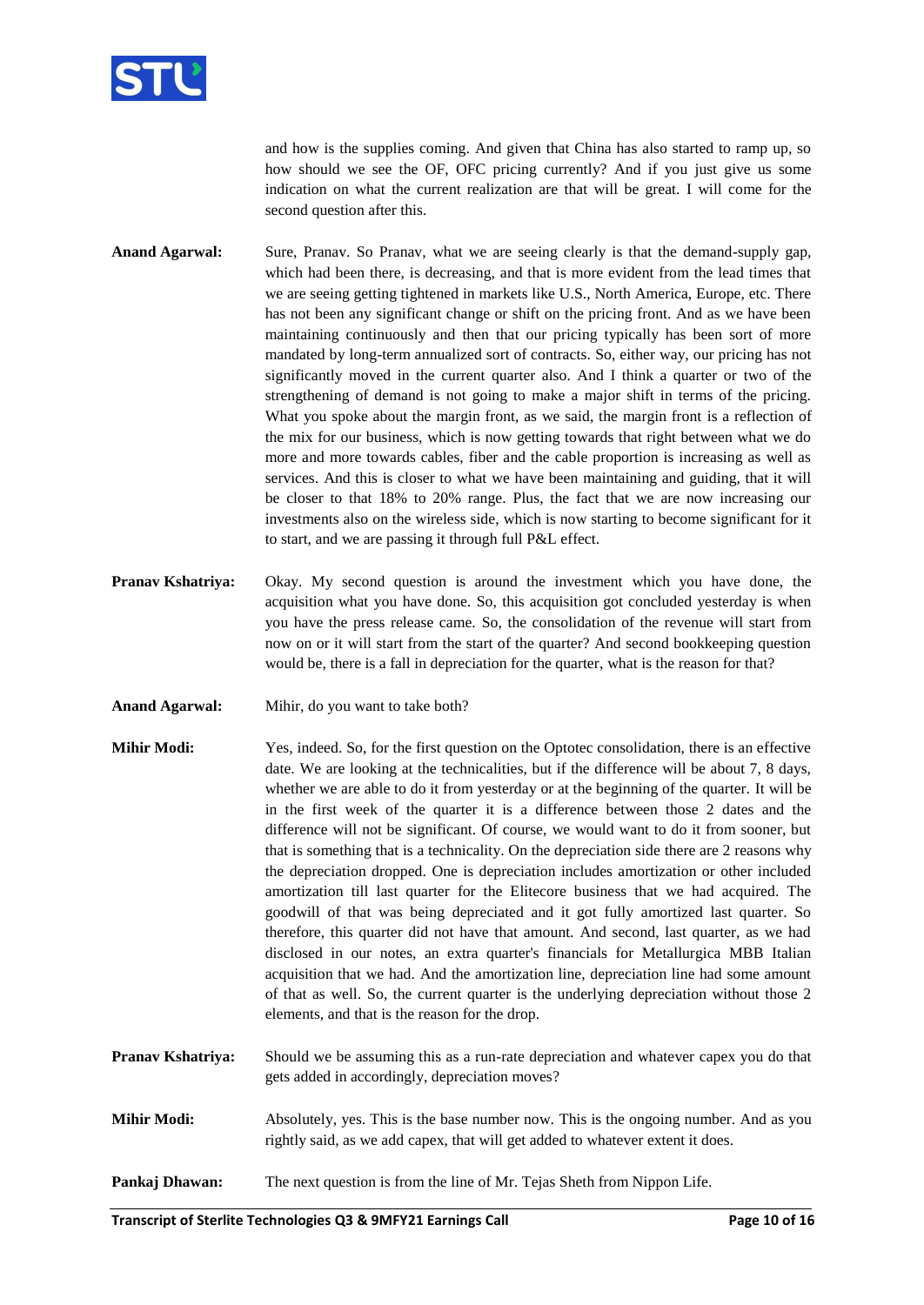

- **Tejas Sheth:** Dr. Agarwal, just on the new client addition over last couple of years, if you can just throw some light there. And whatever acquisitions which we have done, how are the new clients taking it as a solution from our side? Has there been a ramp-up on those ends, where the solution pickup has really taken off maybe in last one year or two?
- **Anand Agarwal:** Absolutely. So Tejas, this has been a conscious shift for us in terms of both that you are speaking about the shift towards solutions and creating this combined offering for STL, which becomes a sustaining and long-term contract. So, some of the highlights that Mihir talked about in the financials, we are now having pretty strong multiyear sort of engagements with our customers for these solutions in both Europe and something starting off in North America as well. We are not at liberty to disclose the name of those clients but clearly, as we are moving forward, we are moving towards solutions, and we are moving more and more towards both Europe and North America, and you will see that reflecting in terms of our revenue mix, in terms of our order book mix as we move forward.
- **Tejas Sheth:** Okay. And typically, at the start of the year, whatever order book we have, we execute 50% to 60% of that. So just to reach our target of around, let us say, Rs. 10,000 crore of revenue, would we need order book of around Rs. 18,000 crore to Rs. 20,000 crore to really make it that annual run rate? Would that be a right understanding?
- Anand Agarwal: Would be in that range or could be slightly lesser also because, right now, we have almost 25% of the current order book is AMC, which is more long term, and which starts generating revenue post FY23 in a significant way. We believe this AMC percentage will not be as strong as we move forward in terms of 25% of the total order book. But in terms of ballpark, you are right, it would have to be in the order of Rs. 16,000 crore to Rs. 18,000 crore for us to execute Rs. 10,000 crore.
- **Tejas Sheth:** Okay. And just last, on the product offering side, with the recent acquisition, now where do we stand? And are there any gaps? Do you still want to fill in towards being an integrated solution provider?
- **Anand Agarwal:** In terms of product offerings, I think especially on the optical side, we have largely completed the capability piece. So, we are now fully end-to-end capable, and we can offer a complete solution. And on the wireless front, as I mentioned, we are doing a mix of what we are developing internally and with a lot of ecosystem partnerships. So that is how the focus will continue as we move forward to offer the solutions for our customers.
- **Tejas Sheth:** Okay. So, we do not envisage any meaningful or large acquisitions coming in over the next couple of years. Consider our debt also, it connects, but what would be your thought on that?
- **Anand Agarwal:** No. So Tejas, debt, as we had mentioned, that up to almost like September of this year, there will be more focus towards whatever the debt investments that we have done, the current Optotec, the cabling expansion that we are doing. Post September of this year, a lot of the cash that gets generated would go towards retiring the debt that we have. So that is the focus, and we continue to apply our mind and focus towards that target of debt equity to reach 0.5 now.

# **Pankaj Dhawan:** The next question is from the line of Mr. Neerav Dalal from Maybank KimEng.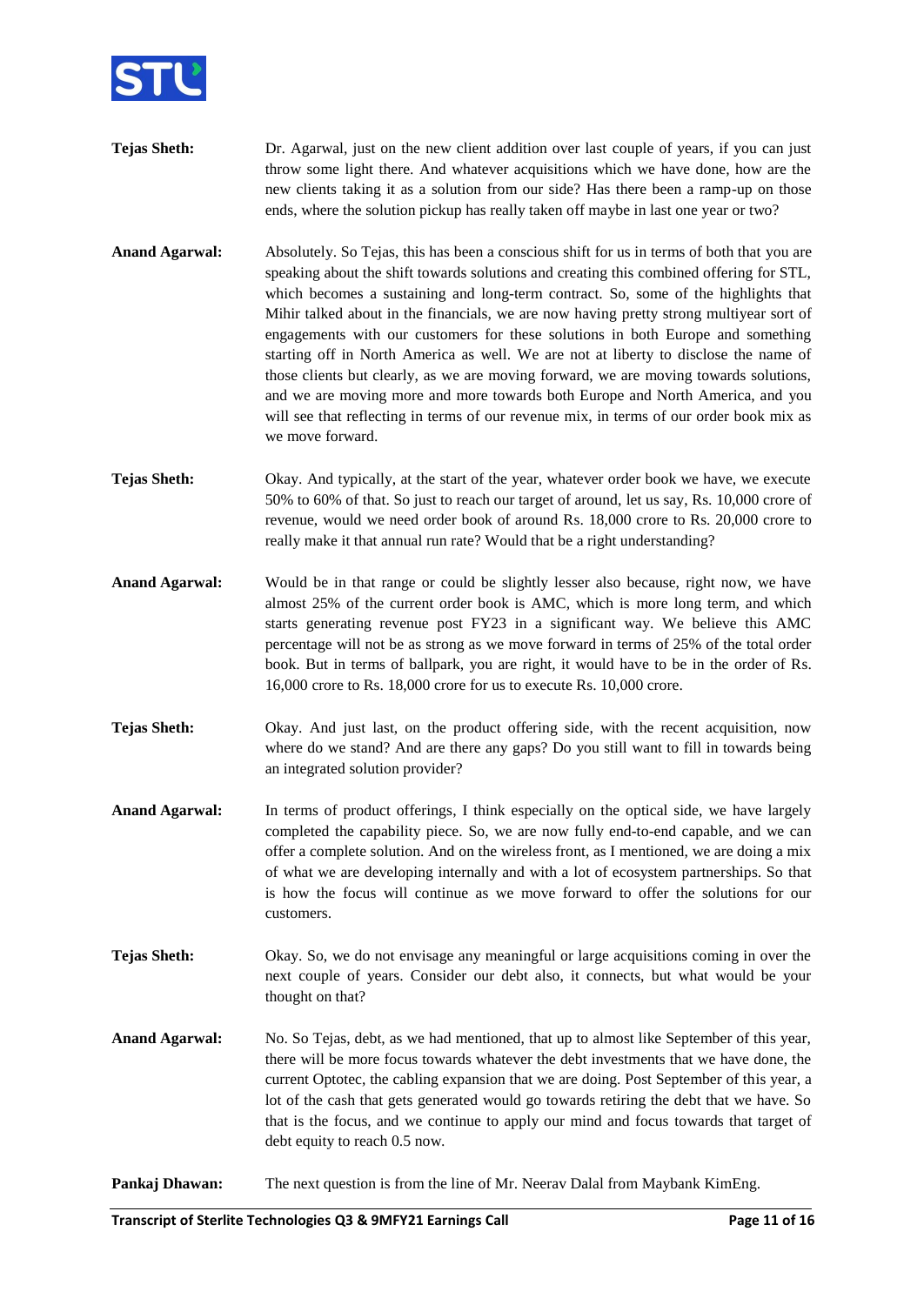

- **Neerav Dalal:** I had a couple of questions. One, you spoke about wireless products starting to become material from second half of FY22. Just wanted to understand, what gives you the confidence? Is it that you have showcased your products to multiple customers, and you are expecting orders coming from there? A little more detail on that. And related to this, in your target of Rs. 10,000 crore of revenue, how do you see this wireless piece playing out?
- **Anand Agarwal:** Sure. We clearly now have contracts with customers, which are milestone based. So, the onus is on us to do these field and lab trials for certain of these products that we talked about. And that is what gives us good confidence that by H2 of this year and we should have revenues coming in from the wireless side as well. And this has been faster than what we anticipated in terms of taking a concept to almost contracting phase. In terms of Rs. 10,000 crore, how much it would be, I do not foresee that being more than 4% to 5% of that revenue. So, this wireless piece is currently a portfolio buildup, and the growth plans that we have put in are not contingent upon the wireless revenue significantly.
- **Neerav Dalal:** Okay. Got that. And the other question was on the margins. We have seen in the last quarter and in this quarter, we have seen margins remaining flat. If one were to look at how the revenues have panned out, revenues from telcos have been flat, but we have seen the other two businesses showing a pickup. So, going ahead, would we remain in this 18% to 20% band? Or where do you see our band moving up from this level?
- **Anand Agarwal:** So Neerav, currently, we believe we would be in largely this band only with multiple things happening focused towards solutions, focus towards services, continuing investments that are going through our P&L largely, especially on the wireless side. So, this issue will sort of be there till we start some of these investments starting to generate returns and creating its own revenue model. But for the next few quarters, the range will continue to be where we have guided earlier.
- **Pankaj Dhawan:** The next question is from the line of Mr. Mukul Garg from Motilal Oswal.
- **Mukul Garg:** Anand, just wanted to again focus on the wireless solutions piece. You mentioned that you will have some investments which will go into this. So, if you can quantify what investment is needed incrementally on building up your product portfolio. What sort of a medium to long-term revenue growth and margin expectation you have from your open-end hardware piece? And another question which kind of correlate with this is, there is obviously a PLI scheme on telecom hardware, which is just coming up. Do you expect any benefit from that in your portfolio margins? And is there an opportunity to kind of build up a bigger piece by acquiring small partners in India?
- **Anand Agarwal:** Mukul, I think we are a bit early for answering each of them in a very exacting manner. But clearly, earlier this year or in 2020, we did this investment in ASOCS that was close to about Rs. 70 crore. We are continuing to invest in our wireless portfolio annually this year would be close to about Rs. 70 crore to Rs. 80 crore of that kind in building the software piece and the hardware piece of that. We intend to do a lot of this through a lot of ecosystem. Whether we would utilize the PLI benefit or not, is currently not envisaged in that manner because we are focusing more on the product, the design and looking at the ecosystem capability, both in India as well as Southeast Asia in terms of leveraging this forward. Our focus is that interface of both hardware and software. So, with ASOCS, we get the CODU software. We combine our Open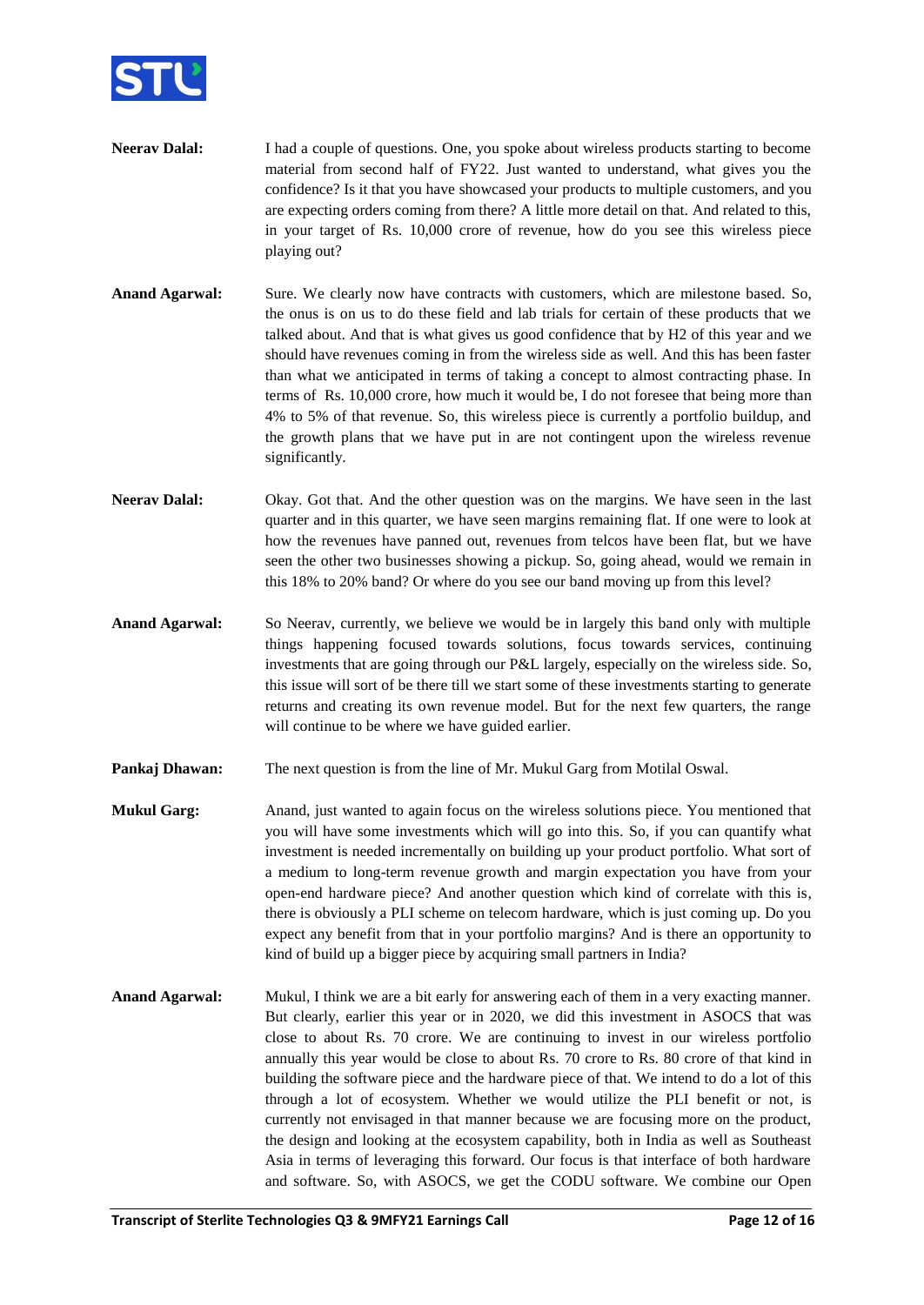

RAN hardware that we get from some of the partners, and we create a full end-to-end solution. So that is the piece that we are investing a lot of our money and focus into. And as I said, right now, the visibility for that is in the first phase of the order of Rs. 400 crore to Rs. 500 crore maybe by FY23 or so. And as we keep getting more clarity, we will provide you more color, but that is what we are moving forward.

**Mukul Garg:** Understood. Anand, the second question, I think this is the first time we are hearing you guys mention about North America in quite a few of the slides and comments. Should we assume that this means that you guys are finally aggressively expanding into the North America, especially American market on the product side? Or is this more a kind of outcome of acquisitions in Europe, which you have done? Any clarity and plans going forward would be helpful.

- **Anand Agarwal:** Mukul, we had mentioned in the previous few parts that we have been investing in small way in America since 2018 or so. And we had said that in calendar year 2021, we will start reporting as well as tracking that more closely. And it is in accordance with that itself that like Europe is now becoming close to 26%, 27% of our revenues. And next phase of focus and growth for us will come from these 2 segments, North America as a geography and cloud as a market segment or data center as a market segment.
- **Mukul Garg:** Got it, and if I can squeeze two clarifications in. First, you highlighted the 5G RAN win, if you can share some key aspect of this deal win. Is this based on your proprietary technology in the Open RAN space? Or are you partnering with someone for supplying this? And if you can give the breakup of revenues between product and software and services?
- **Anand Agarwal:** Right now, Mukul, as I said, it is something which is in work, and we cannot disclose a whole lot about it because it has these phases of development moving into field trials and then deployment. Bulk of this is the product deal for us, and we are partnering with somebody for the interoperability on the software and the services end. As I said, this confidence that the second half of FY22, this will generate into revenue has provided all the requisite milestones between us, our partners as well as the customers flow in the order that we are looking at. As we get, again more color and clarity every quarter, we will provide you more details on the wireless and Open RAN side.
- **Mukul Garg:** Sure, and the revenue breakup?
- **Anand Agarwal:** Revenue breakup for this one is a product deal for us and combined with our partner on software and services will go through their books.
- **Mukul Garg:** No, sorry, I was asking about the revenue breakup between product and services for this quarter.

**Anand Agarwal:** For this quarter, the product, and services. We have been mentioning, Mukul, this has been merging. Maybe Mihir, do you want to take this?

**Mihir Modi:** Yes, Mukul, I think we have been saying that it is pretty much half and half in some quarters, 45/55 in one direction or the other, and that pattern remains. We do not kind of break it out specifically both numbers. But to answer your question (inaudible) it is pretty much half and half. And this quarter also kind of one being slightly below the other.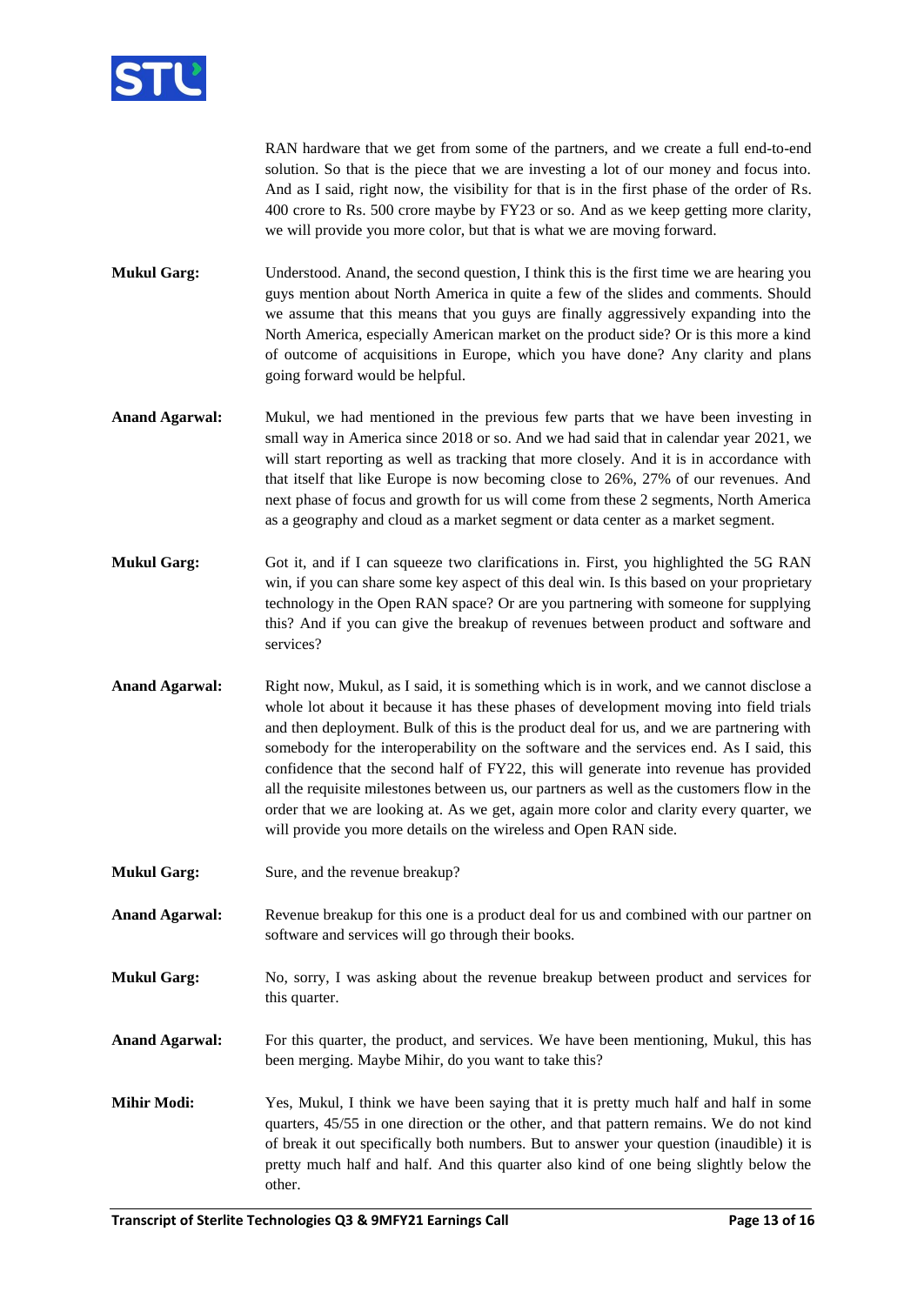

**Pankaj Dhawan:** The next question is from the line of Mr. Alok Apte from HDFC Bank.

**Alok Apte:** I have a couple of things I would like to understand. In your India business, you have a large couple of deals, which you are executing for the public sector, which is MahaNet and the Telangana digitalization. So, in that context, where are we on this deal completion? Is your Rs. 10,000 crore order book include a significant chunk of the unexecuted part of this deal? That is number one. Second and since we are dealing with the public sector over here, have you at all in the last eight to nine months through the entire COVID pandemic, and going forward, seen a stretching of your working capital cycles on account of any delays in receivables from these entities? And how do you see that going forward? And the last question I have would be on your exports versus domestic. With your development of Opticonn and the entire 5G, which is globally picking up, are we seeing a shift away from being a predominantly domestic player versus now becoming more of a half and half exports to domestic kind of a profile?

- **Anand Agarwal:** Sure. Alok, I will first take the question, as we showcased in our presentation, MahaNet, the first part of MahaNet was the most significant in terms of our contract. So that one is almost 92%, 93% completed. The extension that we have, which is almost 35% complete, is a smaller part of the contract. And Telangana or T-Fiber has just started off in the Q3 of this year. So, any significant milestones in terms of payment and structure, hasn't really come. Overall, as we had mentioned at the end of Q2, there have been stretching of finances that we had seen from the Government sector due to the pandemic. There was a lot of focus that went there. But we have seen of late Q3 and now that pressure is reducing right now. And money for all these key projects, the funding is already available with the USO fund, and those funding is now clearly coming and moving forward. In terms of what you mentioned about exports, domestic, India and sort of more global revenue, you are absolutely right. So, we are seeing this inching more and more the India percentage, which used to be, for us, 68%, 69% has now come to about 63%, 37% and over a period of few years, while we will continue to grow our presence in India, but relative growth outside India would be faster. So, the percentage, I do not have an exact number, but it would kind of start moving more and more towards what you mentioned, so 63%, 37% would keep decreasing maybe towards half and half over the next few years.
- Alok Apte: Probably the last thing I would like to squeeze in is I am not sure you have given this update in the last quarter, but there was a large sort of an excise dispute that is pending settlement. Is that over and done with or is there something?
- **Anand Agarwal:** Yes, that was done, Alok, last year itself. So, if you see the Q3 corresponding in FY20, that is where we had a onetime expense, which was all settled. So, it has been a year of settlement now.
- **Pankaj Dhawan:** The next question is from the line of Mr. Alok Deora from Yes Securities.
- **Alok Deora:** Yes. My question was answered in a way, just if you could elaborate. So, the margins currently are close to 17% to 18%, and our share of services is around 50% in the overall portfolio. So how do we see the margins improving towards the 20% mark? Because I believe the services would be at least 50% or slightly more going forward as well, which is a lower margin segment as compared to fiber. And even the capacity, which we are increasing, it is more in the cable side, which is, again, the lower margin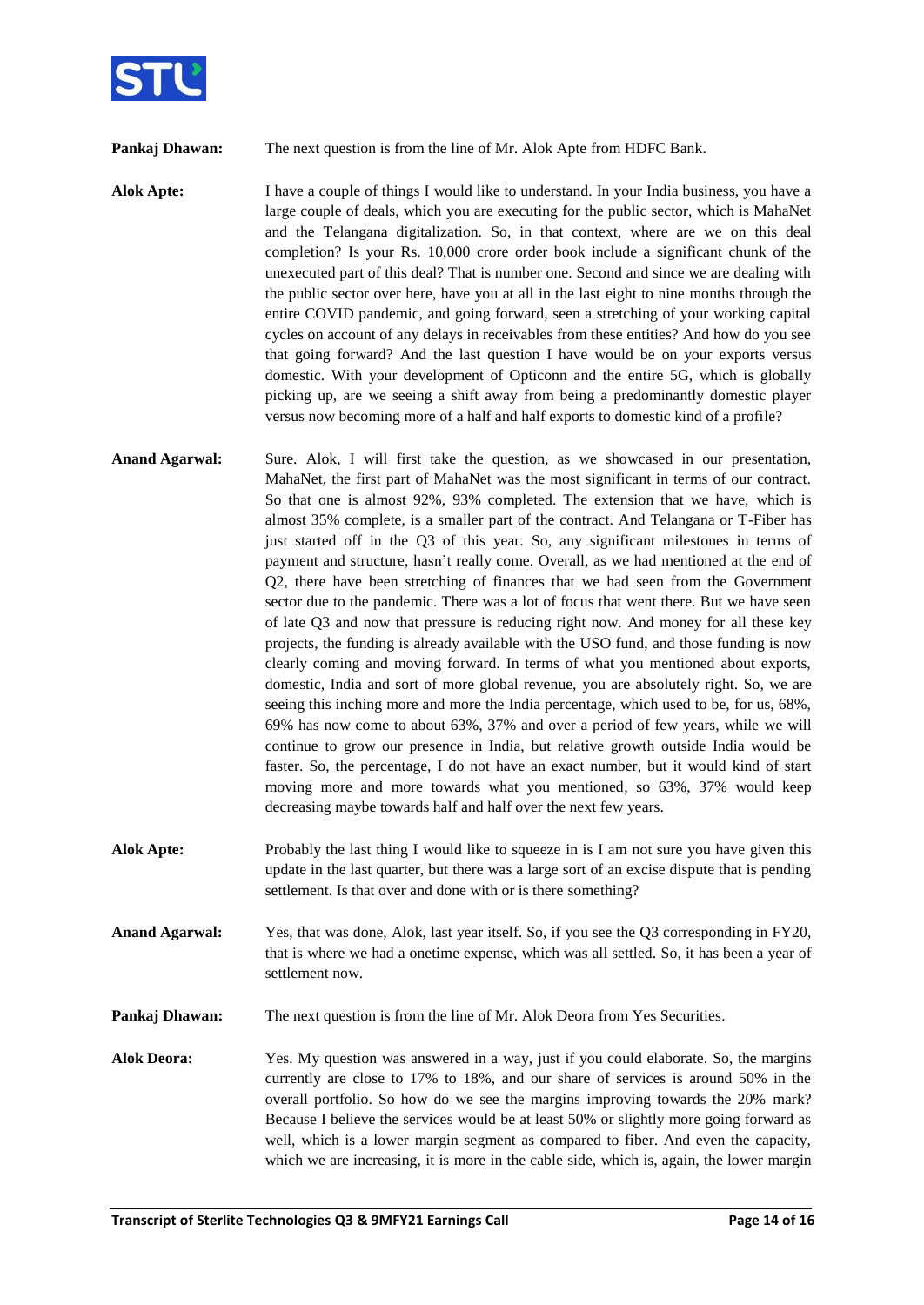

as compared to fiber. So just wanted to understand how we would be able to scale up towards a 20% or higher than that over the longer-term period.

- **Anand Agarwal:** Alok, we believe that as the scale starts coming for us, so structurally, we are looking at the gross margins of the businesses, and we are looking at the fixed expenses below the gross margin. So structurally, we believe that as the revenues start growing up the growth, the fixed cost is not going to grow in clear same pace as the revenues that is going up. That would be one contributor if we continue to maintain that 50%, 50%. The other would be as more and more we start doing solution sales, and value-added product sales, it should move up the numbers. But the focus that we are putting in a lot in terms of the development and R&D investment over the next few quarters, that would become a significant part of the fixed cost that we are putting in. And that is why we are not currently guiding anything 20% or above. We are saying this would be a range and our focus would be to maintain our numbers in this range. As we keep increasing the revenue, you have seen the revenues moving quarter on quarter by about 10%, 12%, which is increasing. Our clear focus is that the fixed expenses do not increase in that kind of outage as well.
- **Alok Deora:** Sure. And also, in your presentation, you have mentioned that the order book flow as to when the execution would come, in what period, so you have also given for Q4. That is around, I believe, around Rs. 1,500-odd crore. Does that mean that at least Rs. 1,500 crore revenues will come through in Q4 and FY22, there is another revenue number, the execution for which should come through? So at least that number can come by. That is number one. Also, in this quarter, have you seen any loss of revenues because of there have been selected lockdown in Europe. So, has there been any, say, certain amount of revenue which we have not got, which we could have gotten in the ideal scenario?
- **Anand Agarwal:** Yes. Both these are true. So, the way we have panned these out are the contractual numbers that is as per our contract that we have to deliver. So pending any unforeseen circumstances, that should be the number that we should deliver. In terms of the impact, I think there was some small impact, not very significant, about Rs. 30 crore, Rs. 35 crore of additional deliveries could have happened if there was no shutdown in Europe for the second time.
- **Alok Deora:** And that could continue in fourth quarter as well?
- **Anand Agarwal:** Again, difficult to say right now, and that is why we have put in that contractually we can deliver Rs. 1,500 crore provided there are no untoward circumstances.
- **Pankaj Dhawan:** Due to paucity of time, we will be taking the last question from the line of Mr. Deepesh from Hem Securities.
- **Deepesh:** Yes, Anand, one small question from my side. What are we expecting the key accounts, which we have going with Sandeep? What is the revenue share from those accounts?
- Anand Agarwal: For the 21 key accounts, that we have, generate about 82%, 83% of the revenues. And that is where our focus is on both ways in creating a larger addressable market of their wallets and a deeper penetration of their wallets. And moving forward, that is what is going to be our focus. But for the 21 key accounts, the revenue is close to about 82%, 83%.